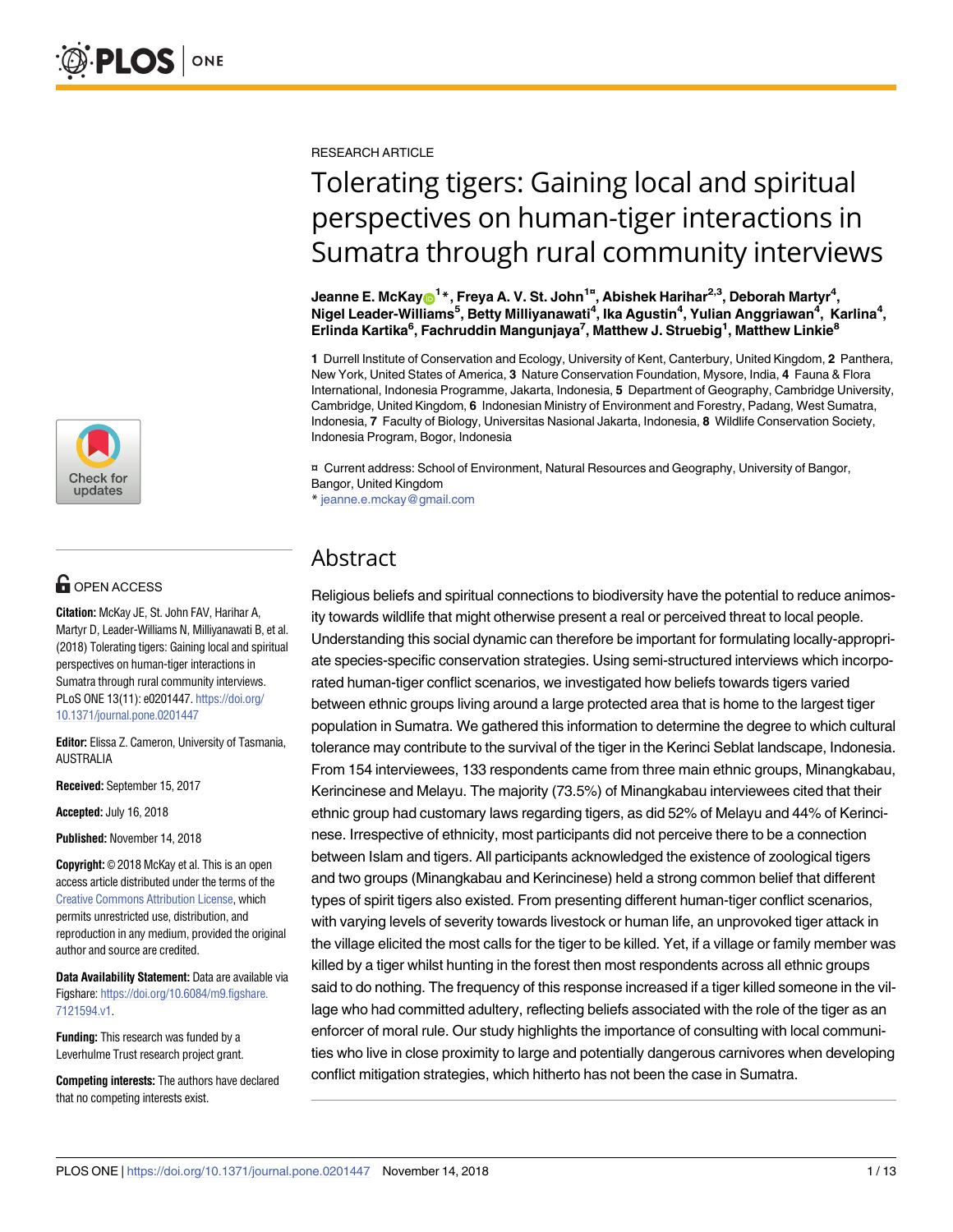#### <span id="page-1-0"></span>**Introduction**

People are likely to come into greater contact with wildlife as rural populations grow. At worst, animals may be perceived to threaten human lives or livelihoods, and they may be killed in retribution [[1](#page-10-0)]. Conflicts increasingly pose threats to wide-ranging species such as large and potentially dangerous carnivores [[2](#page-10-0)]. However, local opinions and behaviour towards carnivores can differ greatly within and across human societies and landscapes. For example, despite a lack of compensation schemes for livestock losses, many people living in the Kruger area, South Africa, do not kill lions in retribution [\[3\]](#page-10-0) and there is evidence of cultural tolerance enabling higher persistence of multiple carnivore species in India [\[4\]](#page-11-0). However, the persecution of some species continues, often to offset economic loss or to reduce perceived fear of encounters, as found with the hunting of wolves in North America [[5\]](#page-11-0).

Tigers have undergone abrupt declines across much of their former range as a result of retribution killings [[6](#page-11-0)] and poaching driven largely by demand for body parts [[7](#page-11-0)]. Increased persecution is frequently observed where local tolerance for tigers has declined and this, in turn, presents an opportunity that is exploited by poachers [[8\]](#page-11-0). The fate of the endangered tiger is concerning because it serves as both a flagship species and a cultural icon that is often used to protect biodiversity and their forest ecosystems [[9\]](#page-11-0). Elucidating any factors that contribute to local tolerance should help ensure a future for tigers, while also informing how conservation conflicts may be managed elsewhere [[10](#page-11-0)].

On the Indonesian island of Sumatra, indigenous people coexist with wild tigers, which is a centuries old tradition in many areas [\[11\]](#page-11-0). In the two largest tiger landscapes of Aceh and Kerinci Seblat, habitat conversion has been to smallholder farms rather than to large-scale plantations, as a result, forest habitats in these regions are largely bordered by farmland. A Sumatra-wide tiger survey found that these border forest areas still contain many tigers that co-exist against a backdrop of ongoing encounters with people [[12](#page-11-0)]. It is remarkable that so many tigers should persist in Sumatra, despite the unprecedented demand for their body parts and the weak governance that extends across forest landscapes which support the main subpopulations of tiger  $[13, 14]$  $[13, 14]$  $[13, 14]$  $[13, 14]$ . The differences in tolerance towards tigers that have been observed in Sumatra may in part be explained by the widespread acceptance of Islam, which prohibits eating wild boar, a principal tiger prey species, and killing of animals that hunt with their claws such as tigers [[15](#page-11-0)]. In Islam, the role of humans as guardians (*Khalifah*) of God's creations is also prominently mentioned. However, religion alone does not fully explain variations in tolerance between different ethnic groups that are all Muslim [\[15,](#page-11-0) [16\]](#page-11-0).

Some of Sumatra's indigenous farming communities hold ambivalent attitudes towards tigers. However, certain ethnic groups place the tiger within a cosmological framework that makes its behaviour understandable, less feared and therefore less of a threat [\[17\]](#page-11-0). For example, the Kerinci people have lost kin to tigers through the centuries, but often ascribe the meaning to ancestral-tiger lore, in which the victim is considered to have transgressed a customary rule, such as committing adultery or unfairly dividing an inheritance [\[17\]](#page-11-0). The Minangkabau in West Sumatra believe that the soul of someone who sinned can transfer to a tiger, becoming a protector in the forest to its human family and friends. The existence on Sumatra of ethnic groups holding different personal and sociocultural beliefs, presents a unique opportunity to investigate how these varied beliefs might offset hostility towards large and potentially dangerous carnivores locally, and elsewhere.

In this study, we sought to gain insights into the socio-cultural situation surrounding a large forested landscape where local encounters with tigers occur but do not always result in retaliation, such as the killing or capture of a tiger. More specifically, we aim to explore associations between ethnicity and: (i) customary and religious beliefs associated with tigers; (ii)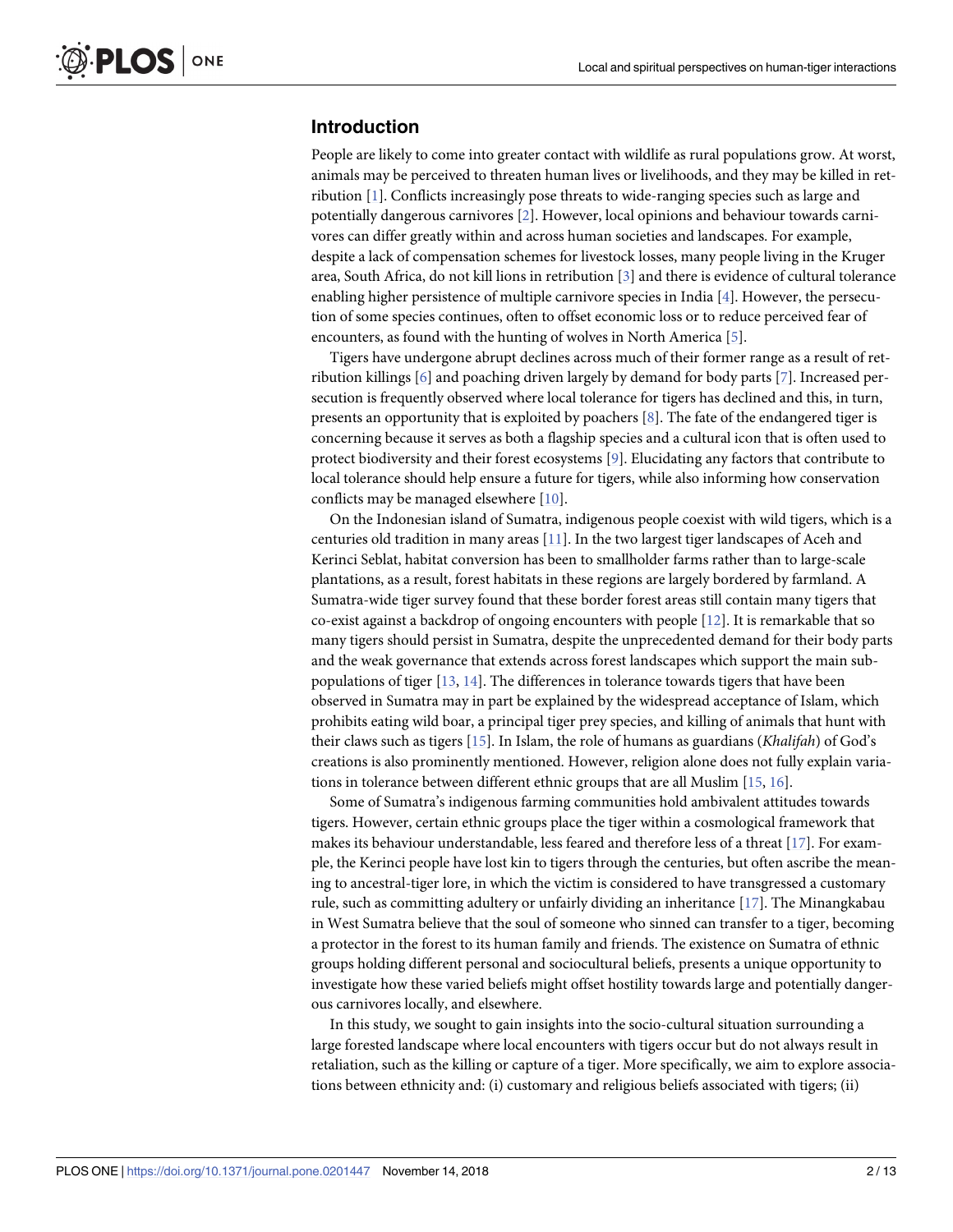<span id="page-2-0"></span>responses to hypothetical encounters with tigers; and (iii) the different types of tigers that are perceived locally to be in the forest. Such information will elucidate the potential to strengthen tiger conservation across the landscape by better understanding locally held tiger-related beliefs.

# **Materials and methods**

#### **Study area**

The 13,791 km<sup>2</sup> Kerinci Seblat National Park has an elongated shape that spans four provinces (Jambi, Bengkulu, West Sumatra and South Sumatra). The evergreen rainforest of the park is abutted by a hard edge of mainly smallholder farmland supporting crops including coffee, cocoa and cinnamon, as well as industrial oil palm plantations in the south. Kerinci Seblat National Park is listed as a natural UNESCO World Heritage Site because of its rich biodiversity, which includes a globally significant population of tigers [\[18\]](#page-11-0). Unlike many other parts of Asia where tiger populations in human-dominated landscapes have been extirpated, Kerinci Seblat National Park not only contains a large tiger population, but also one that lives in close proximity to people [\[12,](#page-11-0) [19\]](#page-11-0). The national park operates six law enforcement patrol teams to deter poaching of tigers and their ungulate prey. These teams include members of local communities who are supported by a local informant network operating widely across the landscape to good effect [\[20,](#page-11-0) [21\]](#page-11-0).

There are seven main ethnic groups (Kerincinese, Javanese, Minangkabau, Melayu, Rejang, Pekal and Sanat nomadic hunters) living in the Kerinci Seblat landscape. The three main ethnic groups interviewed in our study were the Kerincinese, Minangkabau and the Melayu Found mainly in the Kerinci District, Jambi Province, the Kerinci people live in an enclave surrounded by the national park. They are primarily a community of coffee, cinnamon and rice farmers, and predominantly follow Islam. However, shamanism and ancestral worship endure, as do rules and prohibitions for those wishing to enter the forest [[22](#page-11-0)]. The Minangkabau, who are the largest matrilineal society in the world, are indigenous to the Minangkabau Highlands of West Sumatra Province. They are also predominantly Muslim and the basis of their customary law, known as Minangkabau *adat*, is strongly influenced by the concept that nature should be viewed as a teacher. Their most important natural law is growth, which in nature is nurtured by the sun and the moon and in a human context, by the mother, resulting in its matrilineal system [[15](#page-11-0)]. The Melayu inhabit parts of North Sumatra, Riau, Jambi and South Sumatra provinces and share ancestry with the dominant ethnic group on the Malaysian peninsula. Early Malays were largely animistic with many elements remaining following the introduction of Islam [[23](#page-11-0)].

#### **Data collection**

Data collection was embedded within a larger questionnaire-based study which used information on 228 human-tiger incidents, reported by local people to the Kerinci Seblat National Park tiger response team, to stratify sampling across the landscape according to incident density (high, medium or low) [\[24\]](#page-11-0). Data were gathered from a systematic sample of male and female heads-or-households residing in 11 areas surrounding the national park (four high, three medium and four low incident density). The last seven questions in the questionnaire [\(Table](#page-3-0) 1) served as a filter triggering an invite for participation in this study which used semistructured interviews to gain greater insight into people's relationships with tigers from those identified as having particularly strong tiger-related beliefs. In addition, in order to maximise data collection from individuals perceived to have strong spiritual beliefs towards tigers, or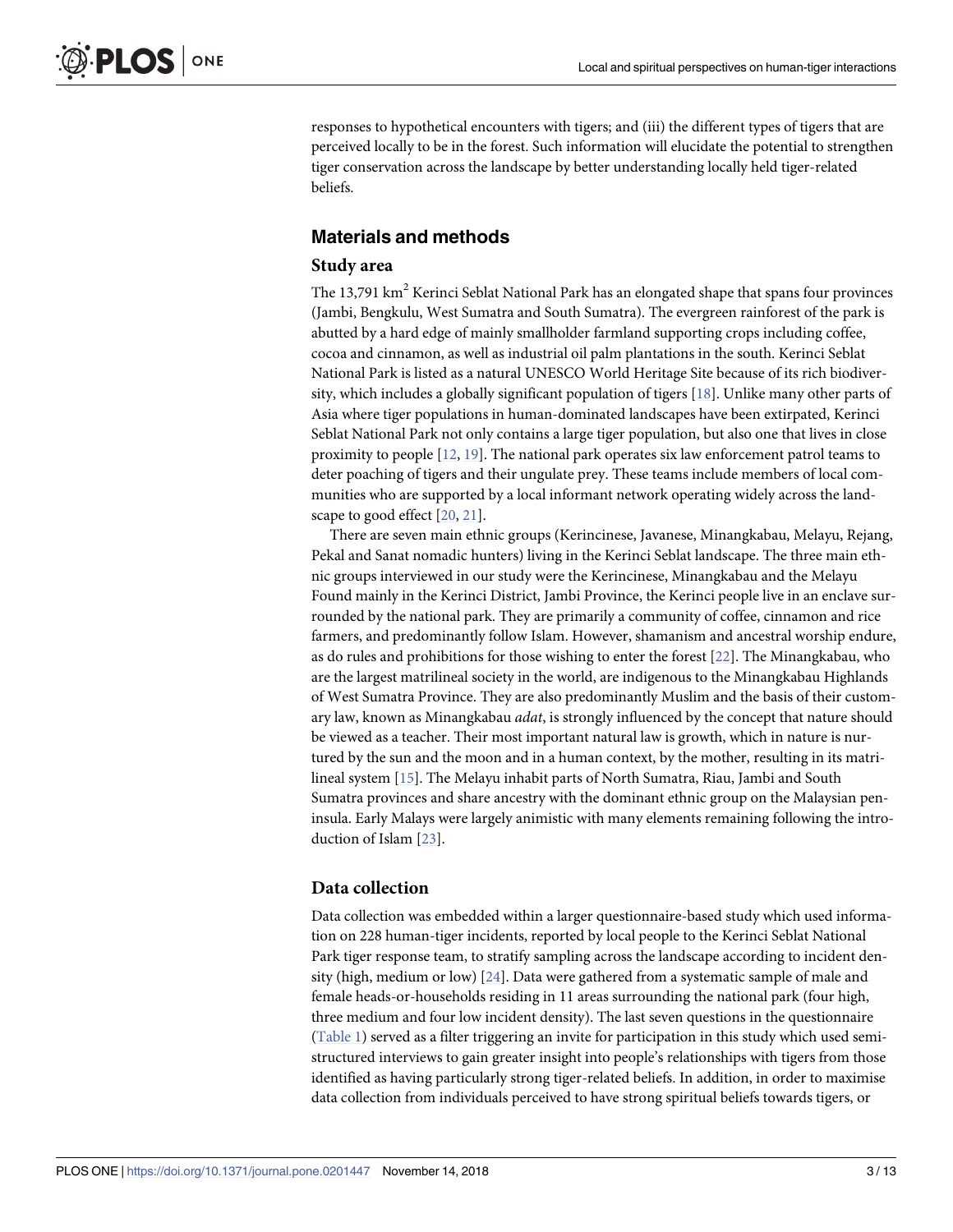<span id="page-3-0"></span>**[Table](#page-2-0) 1. Filter questions used to identify individuals with strong tiger-related beliefs.** Answers to statements (a) to (f) were given on a five-point Likert scale ranging from strongly agree to strongly disagree. A yes/no response was recorded for (g). Respondents strongly agreeing or agreeing to any of the items (a-f), or answering yes to question (g), were invited for interview.

<https://doi.org/10.1371/journal.pone.0201447.t001>

tiger-related stories, snowball sampling, whereby enumerators asked village heads and questionnaire respondents if they knew anyone fulfilling such criteria, was also adopted.

The semi-structured interview contained closed-answer (yes/no) and open-ended questions designed to explore the associations between ethnicity and: (i) customary laws and Islamic beliefs associated with tigers; (ii) the existence of tiger shaman; (iii) responses to human-tiger conflict scenarios; and, (iv) different types of tiger perceived to be living in the study area. Socio-demographic data including sex, age, number of years of formal education and of residence in village, and main source of income were also recorded ([S1](#page-10-0) and [S2](#page-10-0) Files).

Closed-answer questions were used to investigate the prevalence of customary laws and religious teachings about tigers and whether or not respondents believed in tiger shaman. Where affirmative responses were given, interviewees were asked for further details. For example, with respect to tiger shaman, open-ended questions explored whether interviewees had a story about a tiger shaman, or if they knew of one in their village or elsewhere in Sumatra.

Next, eleven human-tiger conflict scenarios were presented to respondents as open-ended questions. The scenarios ranged from the benign (e.g. a tiger passes through your village), to the more severe (e.g. a tiger kills your livestock) and the severest (e.g. a tiger kills your friend whilst he is out in the forest hunting for non-tiger prey). These questions aimed to gather local perspectives on human-tiger conflicts that occur in the human domain (village) and the tiger domain (forest); and under conditions that would likely be associated with either a zoological tiger (such as livestock depredation), or a spirit tiger (e.g. a village member is killed by a tiger for committing adultery). Six main themes to these open-ended questions were identified and coded as: (i) do nothing; (ii) kill the tiger; (iii) report the incident to the authorities; (iv) relocate the tiger to another forest; (v) permanently remove the tiger from the wild; and, (vi) other.

Finally, given the strong belief systems that have previously been identified from the Kerinci Seblat landscape [[16](#page-11-0)], respondents were asked to describe the different types of tiger that they believed to live in the forests near their village. This included information on: the types of tiger (zoological or spirit) villagers recognise as living in their forest and their physical characteristics; stories and anecdotes concerning incidents involving any type of tiger; tiger folk-lore, including references to its role in the forest, connection with the village and human-tiger associations; and, any different tiger-related perspectives within and between local ethnic groups. These qualitative data were coded in order to estimate the prevalence of different types of tiger and to identify quotes illustrative of typical examples and experiences.

Data were collected between October 2014 and July 2016 after piloting the survey. Interviews were conducted in the Indonesian language with one or two interviewers present. Interviews lasted between two and three hours. No financial incentives were offered to interviewees.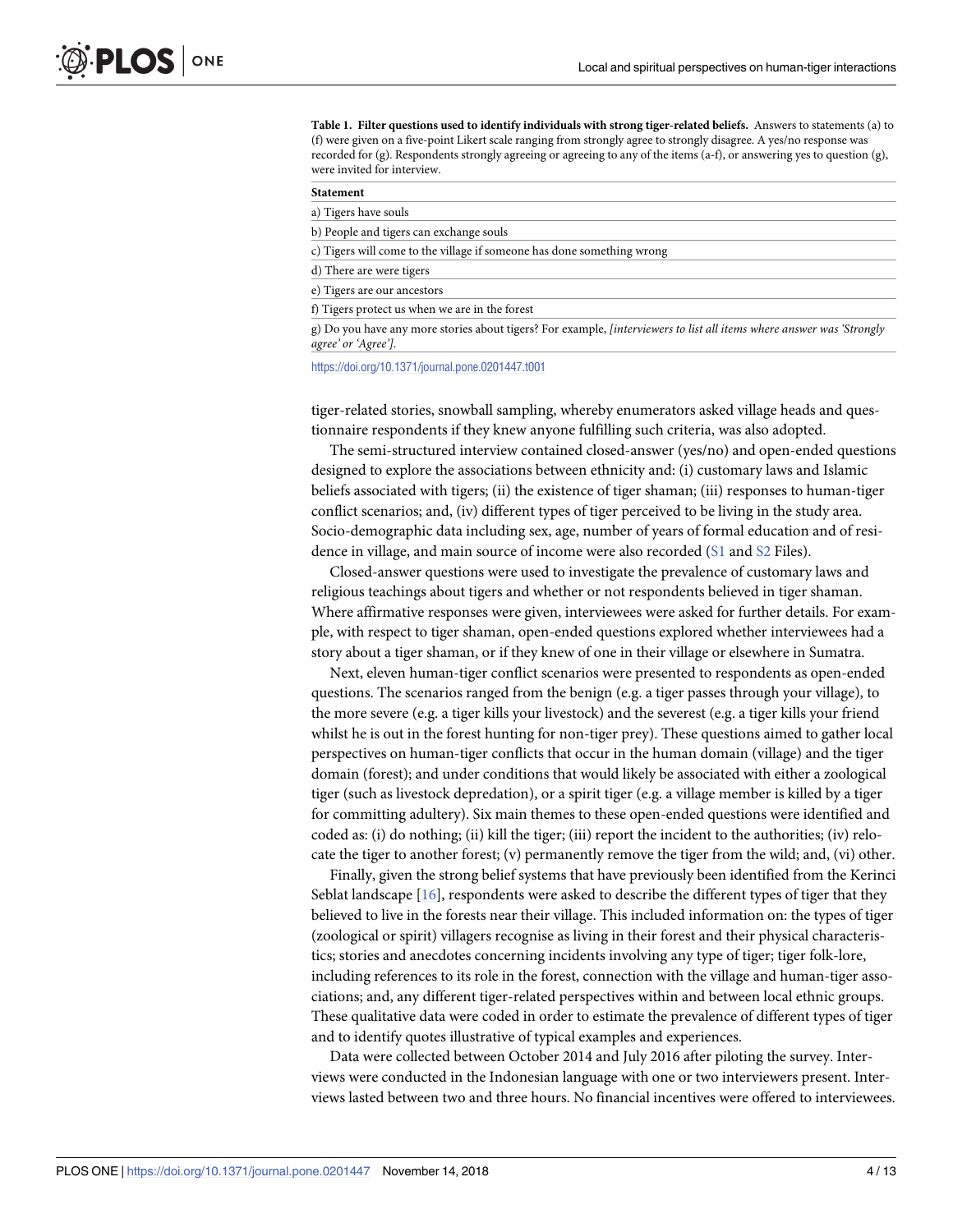However, they were offered snacks and cigarettes during the interview as this is considered a friendly and polite gesture that is culturally appropriate in the study landscape and it helps creates a relaxed atmosphere. To ensure anonymity, we did not record the names or addresses of interviewees. With permission, interviews were recorded using a Dictaphone or transcribed directly.

#### **Data analysis**

Data from open-ended questions were transcribed in full (Microsoft Word) at the soonest opportunity; coding was conducted in Excel. Descriptive statistics of demographic and fixedanswer questions were generated Microsoft Excel. Pearson's chi-squared test, performed in R version 3.2.0, were used to investigate differences between ethnicity and the prevalence of tiger-specific customary laws and Islamic beliefs, understanding of *Khalifa* and belief in, and presence of tiger shaman.

#### **Ethics statement**

Ethical approval was granted by the School of Anthropology and Conservation Research Ethics Advisory Group, University of Kent. Free prior informed consent was obtained verbally from all participants. The University of Kent partner, FFI, collected the field data for this project. It operates in Indonesia under an institutional memorandum of understanding with the Ministry of Environment and Forestry.

# **Results**

Semi-structured interviews were administered to 154 respondents from 67 villages; 100 were identified via the filter questions in [\[24\]](#page-11-0) and 54 through snowball sampling. The majority of interviewees were male (88.3%) and the average age was 54 years (range 18–90 years). Most (45.5%) had completed elementary school as their highest level of education, followed by senior high (22.1%), junior school (20.1%), or another type of formal education (12.3%). Most (78.5%) were born in the village where they were interviewed. The main occupation for respondents was farming (83.7%). All respondents were Muslim and tended to be from one of three ethnic groups, Melayu (*n* = 50, 32.5%), Minangkabau (*n* = 49, 31.8%), Kerincinese (*n* = 34, 22.1%), or other (*n* = 21, 13.6%). 'Other' consisted of five groups (Javanese (*n* = 5), Sudanese (*n* = 2), Rejang (*n* = 6), Palembang (*n* = 1) and mixed (*n* = 7).

# **Ethnicity and tigers**

Focussing on the three main ethnic groups interviewed, most Minangkabau (73.5%) cited that their ethnic group had customary laws towards the tiger (Table 2). A significantly lower

|                                                                                                                  | Table 2. The percentage of interviewees from different ethnic groups reporting the existence (Yes) or absence |  |  |  |  |  |  |  |
|------------------------------------------------------------------------------------------------------------------|---------------------------------------------------------------------------------------------------------------|--|--|--|--|--|--|--|
| (No) of tiger-specific customary laws and Islamic beliefs together with the prevalence of khalifa understanding. |                                                                                                               |  |  |  |  |  |  |  |
|                                                                                                                  |                                                                                                               |  |  |  |  |  |  |  |

| <b>Ethnic Group</b> | Number of respondents | <b>Customary laws</b><br>regarding tigers<br>(%) |      | Islamic beliefs<br>regarding tigers<br>(%) | Understand the<br>term <i>Khalifa</i> (%) |            |      |
|---------------------|-----------------------|--------------------------------------------------|------|--------------------------------------------|-------------------------------------------|------------|------|
|                     |                       | Yes                                              | No.  | Yes                                        | No.                                       | <b>Yes</b> | No.  |
| Minangkabau         | 49                    | 73.5                                             | 26.5 | 22.4                                       | 77.6                                      | 49.0       | 51.0 |
| Kerincinese         | 34                    | 44.1                                             | 55.9 | 8.8                                        | 91.2                                      | 58.8       | 41.2 |
| Melayu              | 50                    | 52.0                                             | 48.0 | 4.0                                        | 96.0                                      | 44.0       | 56.0 |
| Other               | 21                    | 66.7                                             | 33.3 | 9.5                                        | 90.5                                      | 57.1       | 42.9 |
| Total               | 154                   | 59.1                                             | 40.9 | 11.7                                       | 88.3                                      | 50.6       | 49.4 |

<https://doi.org/10.1371/journal.pone.0201447.t002>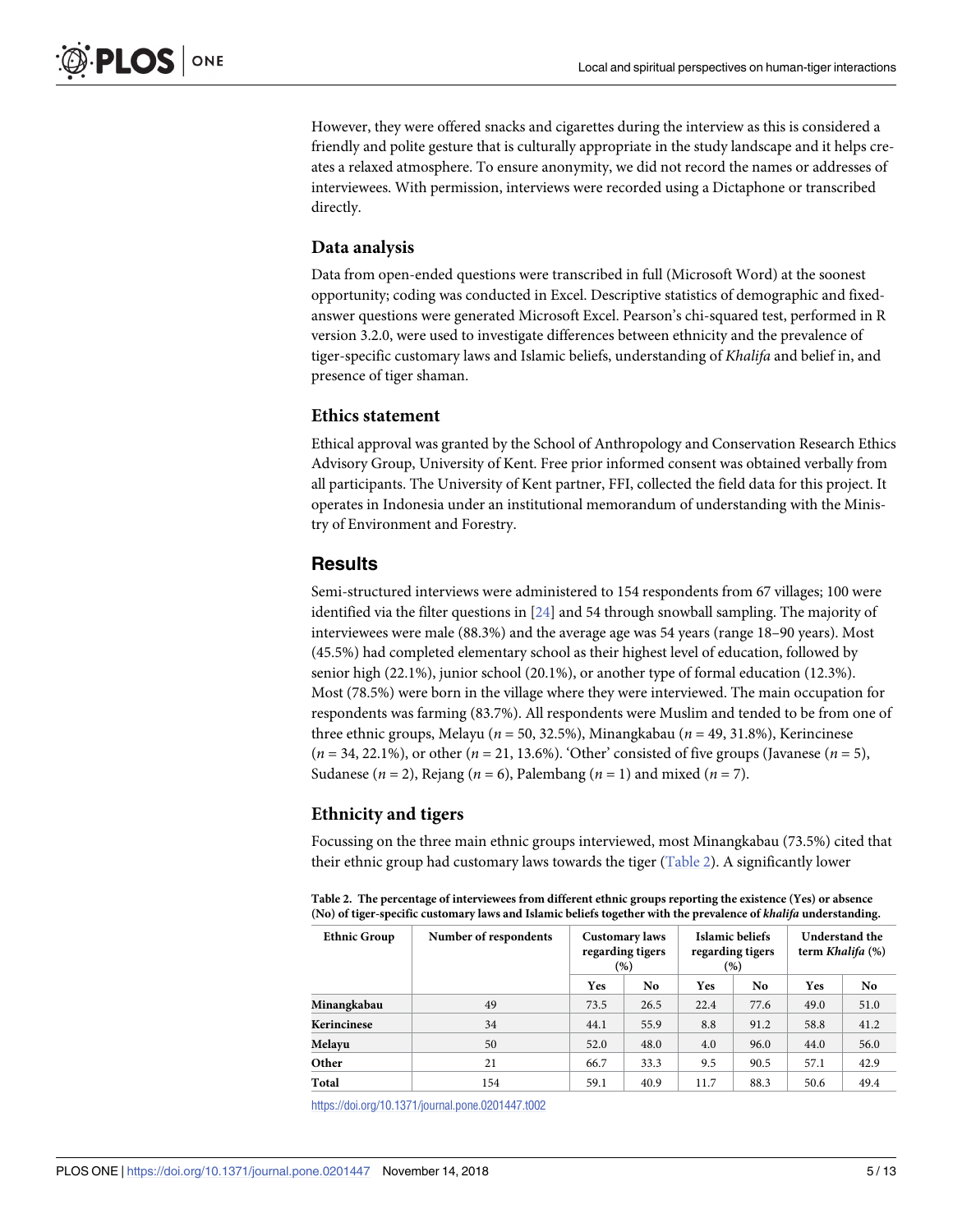<span id="page-5-0"></span>

| Ethnic group | Number of respondents | Do you believe that there are<br>tiger shamans? (%) |      | Does you village have a tiger<br>shaman? $(\%)$ |                | Are there tiger shamans<br>elsewhere in Sumatra? (%) |                |
|--------------|-----------------------|-----------------------------------------------------|------|-------------------------------------------------|----------------|------------------------------------------------------|----------------|
|              |                       | Yes                                                 | No.  | Yes                                             | N <sub>0</sub> | Yes                                                  | N <sub>0</sub> |
| Minangkabau  | 49                    | 61.2                                                | 38.8 | 4.1                                             | 95.9           | 20.4                                                 | 79.6           |
| Kerincense   | 34                    | 64.7                                                | 35.3 | 29.4                                            | 70.6           | 17.6                                                 | 82.4           |
| Melayu       | 50                    | 60.0                                                | 40.0 | 4.0                                             | 96.0           | 6.0                                                  | 94.0           |
| Other        | 21                    | 61.9                                                | 38.1 | 9.5                                             | 90.5           | 28.6                                                 | 71.4           |
| Total        | 154                   | 61.7                                                | 38.3 | 10.4                                            | 89.6           | 16.2                                                 | 83.8           |

Table 3. The percentage of interviewees from each ethnic group reporting whether they believe in tiger shaman and whether tiger shaman may be found in their vil**lage or elsewhere in Sumatra.**

<https://doi.org/10.1371/journal.pone.0201447.t003>

proportion of Melayu (52.0%) and Kerincinese (44.1%) reported the existence of tiger-specific customary laws ( $X^2$  8.882,  $p = 0.031$ ). Overall, there was little support for the belief that there was a connection between Islam and tigers, although significantly more Minagkabau (22.4%) stated that there was  $(X^2 8.725, p = 0.033)$ . There was no significant difference between ethnic groups and their level of understanding of the term *Khalifa*, which defines the role of humans as guardians (*Khalifah*) of God's creations ( $X^2$  2.202,  $p = 0.531$ ). Amongst those who understood the term *Khalifa* ( $n = 78$ ), most reported that there was no connection to tigers; this believe was most prevalent amongst Kerincinese (78.6%), followed by the Minangkabau (68.0%) and Melayu (60.7%).

Regardless of ethnicity, most interviewees believed in tiger shaman (61.7%), but few knew of a tiger shaman living in their village (10.4%), or believed there were tiger shamans elsewhere in Sumatra (16.2%) (Table 3). There were no significant differences between ethnic groups and whether they believed in tiger shamans ( $X^2$  0.196,  $p = 0.978$ ), or whether they believed there were shamans elsewhere in Sumatra  $(X^2 6.879, p = 0.075)$ . However, Kerincinese respondents were significantly more likely to report there being a tiger shaman in their village  $(X^2)$ 17.518,  $p = 0.001$ ). Typical Kerincinese narratives concerning tiger shaman are captured in this quote, *"When I was young there was a tiger shaman in this village*. *He helped our village capture* a [zoological] tiger that came to the village. He captured the tiger and killed it, after it came to a *cage he made*. *He captured this tiger because it had killed many livestock in the village*.*"*

#### **Human-tiger conflict scenarios**

[Table](#page-6-0) 4 presents responses to the human-tiger conflict scenarios broken down by ethnicity. For each scenario, one of three responses, which we discuss further, was typically given: (i) Do nothing; (ii) Kill tiger; and (iii) Report to the authorities. A general pattern observed in the data was that for nearly all of the scenarios presented, most respondents, irrespective of ethnic group, suggested doing nothing to the tiger. Where there was no overall consensus, the conflict scenario related to an unexplained loss. For example, if a tiger killed livestock, either belonging to the respondent or a village member, the Minangkabau were more likely to suggest that the tiger be killed (#2 46.7% and #3 47.4%) than an alternative management option, whereas the Kerincinese were least likely to do this (#2 11.5% and #3 9.1%), being more inclined to report the incident to the authorities (#2 38.5%, #3 36.4%); the Melayu were split between the three responses of do nothing, kill the tiger, or report it to the authorities (#2 46.7%, 31.1% 20.0% and #3 43.8%, 28.1%, 28.1%). This type of response pattern between ethnic groups was also found for the two scenarios where a person was killed for an unprovoked attacked (#4 and 5). However, if a village member or a family member was killed by a tiger whilst out hunting in the forest, then the typical response for all ethnic groups was to do nothing (#6 and #7), with the exception of the Kerincinese; 45.5% would report the killing of their brother by a tiger to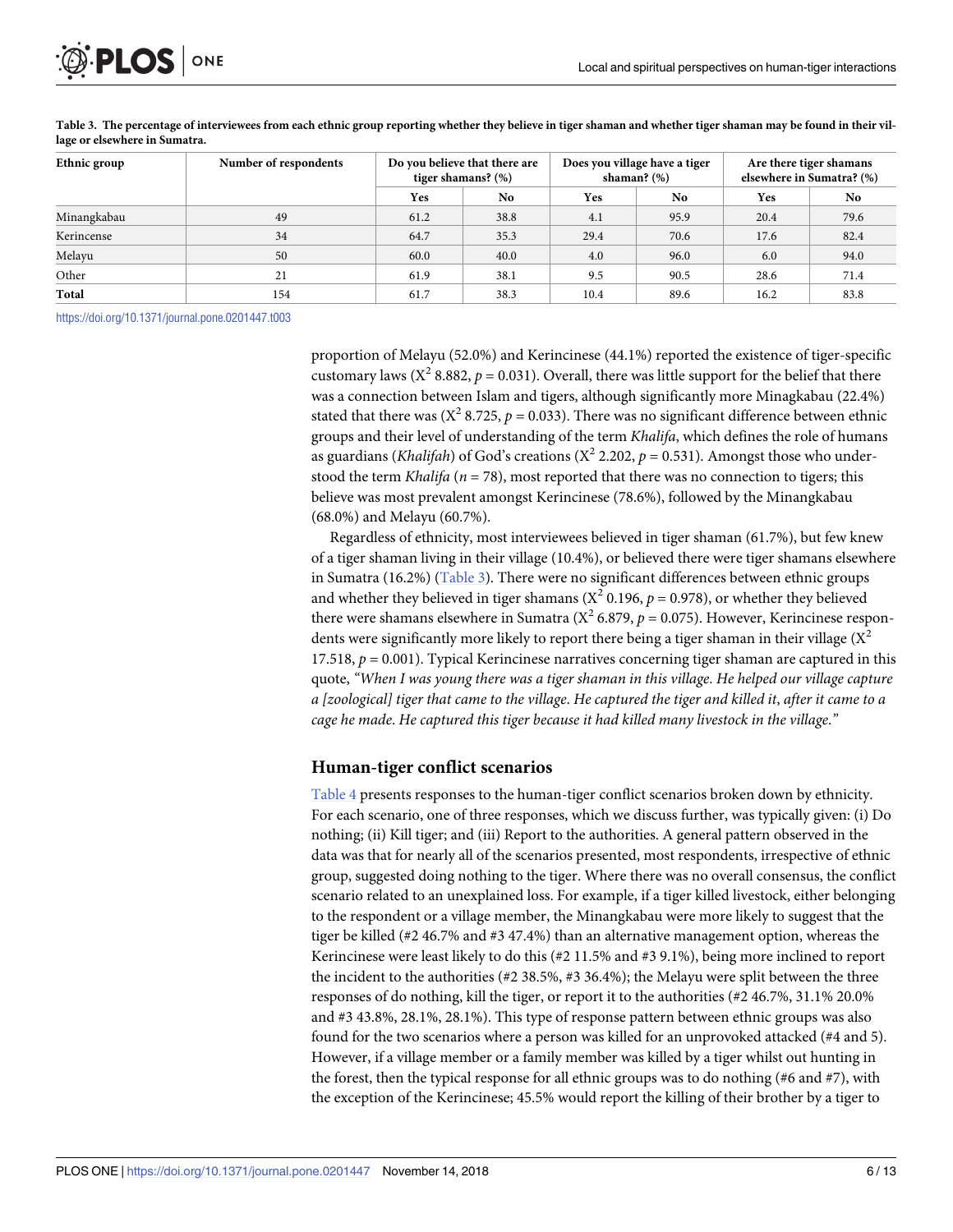| <b>Question</b>                                                                   | Ethnicity<br>(# responses) | Do nothing   Kill tiger<br>(%) | $(\%)$  | Report<br>authority (%) | Relocate to<br>another forest (%) | <b>Permanently remove</b><br>from the wild (%) | Other<br>(%) |
|-----------------------------------------------------------------------------------|----------------------------|--------------------------------|---------|-------------------------|-----------------------------------|------------------------------------------------|--------------|
| 1 If a tiger enters your village but does                                         | Minangkabau (48)           | 91.7                           | 0.0     | 4.2                     | 0.0                               | 4.2                                            | 0.0          |
| nothing                                                                           | Kerincinese (30)           | 80.0                           | 0.0     | 13.3                    | 0.0                               | 0.0                                            | 6.7          |
|                                                                                   | Melayu (45)                | 95.6                           | 0.0     | 4.4                     | 0.0                               | 0.0                                            | 0.0          |
|                                                                                   | Other $(23)$               | 85.7                           | 0.0     | 9.5                     | 0.0                               | 0.0                                            | 4.8          |
| 2 If livestock belonging to someone else in                                       | Minangkabau (45)           | 20.0                           | 46.7    | 11.1                    | 6.7                               | 13.3                                           | 2.2          |
| your village are killed by a tiger                                                | Kerincinese (26)           | 26.9                           | 11.5    | 38.5                    | 3.8                               | 11.5                                           | 7.7          |
|                                                                                   | Melayu (45)                | 46.7                           | 31.1    | 20.0                    | 2.2                               | 0.0                                            | 0.0          |
|                                                                                   | Other (24)                 | 33.3                           | 23.8    | 38.1                    | 0.0                               | 0.0                                            | 4.8          |
| 3 If your livestock is killed by a tiger                                          | Minangkabau (38)           | 18.4                           | 47.4    | 15.8                    | 2.6                               | 10.5                                           | 5.3          |
|                                                                                   | Kerincinese (11)           | 36.4                           | 9.1     | 36.4                    | 0.0                               | 18.2                                           | 0.0          |
|                                                                                   | Melayu (32)                | 43.8                           | 28.1    | 28.1                    | 0.0                               | 0.0                                            | 0.0          |
|                                                                                   | Other (16)                 | 25.0                           | 25.0    | 43.8                    | 0.0                               | 0.0                                            | 6.3          |
| 4 If a man is killed by a tiger for no reason                                     | Minangkabau (43)           | 20.9                           | 46.5    | 14.0                    | 2.3                               | 14.0                                           | 2.3          |
|                                                                                   | Kerincinese (30)           | 40.0                           | 10.0    | 30.0                    | 6.7                               | 3.3                                            | 10.0         |
|                                                                                   | Melayu (45)                | 44.4                           | 35.6    | 20.0                    | 0.0                               | 0.0                                            | 0.0          |
|                                                                                   | Other $(22)$               | 19.0                           | 33.3    | 42.9                    | 0.0                               | 0.0                                            | 4.8          |
| 5 If your brother was killed by a tiger for                                       | Minangkabau (33)           | 33.3                           | 51.5    | 6.1                     | 3.0                               | 6.1                                            | 0.0          |
| no reason                                                                         | Kerincinese (11)           | 27.3                           | 18.2    | 36.4                    | 0.0                               | 9.1                                            | 9.1          |
|                                                                                   | Melayu (31)                | 41.9                           | 35.5    | 22.6                    | 0.0                               | 0.0                                            | 0.0          |
|                                                                                   | Other (15)                 | 20.0                           | 20.0    | 53.3                    | 0.0                               | 0.0                                            | 6.7          |
| 6 If a man was killed by a tiger while                                            | Minangkabau (46)           | 45.7                           | 21.7    | 13.0                    | 2.2                               | 17.4                                           | 0.0          |
| hunting (not a tiger) in the forest                                               | Kerincinese (28)           | 53.6                           | 7.1     | 35.7                    | 3.6                               | 0.0                                            | 0.0          |
|                                                                                   | Melayu (44)                | 70.5                           | 11.4    | 15.9                    | 2.3                               | 0.0                                            | 0.0          |
|                                                                                   | Other (24)                 | 42.9                           | 19.0    | 33.3                    | 0.0                               | 0.0                                            | 4.8          |
| 7 If your brother was killed by a tiger while                                     | Minangkabau (34)           | 47.1                           | 35.3    | 2.9                     | 2.9                               | 11.8                                           | 0.0          |
| hunting (not a tiger) in the forest                                               | Kerincinese (11)           | 36.4                           | 9.1     | 45.5                    | 0.0                               | 9.1                                            | 0.0          |
|                                                                                   | Melayu (32)                | 56.3                           | 21.9    | 21.9                    | 0.0                               | 0.0                                            | 0.0          |
|                                                                                   | Other (15)                 | 33.3                           | 13.3    | 46.7                    | 0.0                               | 6.7                                            | 0.0          |
| 8 If a woman cheated on her husband and                                           | Minangkabau (46)           | 71.7                           | 13.0    | 8.7                     | $2.2\phantom{0}$                  | 2.2                                            | 2.2          |
| is consequently killed by a tiger                                                 | Kerincinese (29)           | 55.2                           | 6.9     | 31.0                    | 3.4                               | 0.0                                            | 3.4          |
|                                                                                   | Melayu (44)                | 72.7                           | 9.1     | 15.9                    | 0.0                               | 2.3                                            | 0.0          |
|                                                                                   | Other (24)                 | 66.7                           | 0.0     | 29.2                    | 0.0                               | 4.2                                            | 0.0          |
| 9 If your sister cheated on her husband<br>and was consequently killed by a tiger | Minangkabau (34)           | 73.5                           | 17.6    | 5.9                     | 0.0                               | 2.9                                            | 0.0          |
|                                                                                   | Kerincinese (11)           | 27.3                           | 18.2    | 36.4                    | 0.0                               | 9.1                                            | 9.1          |
|                                                                                   | Melayu (32)                | 68.8                           | 12.5    | 18.8                    | 0.0                               | 0.0                                            | 0.0          |
|                                                                                   | Other (15)                 | 60.0                           | $0.0\,$ | 40.0                    | 0.0                               | 0.0                                            | 0.0          |
| 10 If a man cheated on his wife and is                                            | Minangkabau (37)           | 67.6                           | 16.2    | 10.8                    | 0.0                               | 5.4                                            | 0.0          |
| consequently killed by a tiger                                                    | Kerincinese (11)           | 36.4                           | 18.2    | 36.4                    | 0.0                               | 0.0                                            | 9.1          |
|                                                                                   | Melayu (33)                | 66.7                           | 12.1    | 21.2                    | 0.0                               | 0.0                                            | 0.0          |
|                                                                                   | Other (15)                 | 66.7                           | $0.0\,$ | 33.3                    | 0.0                               | 0.0                                            | 0.0          |
| 11 If your brother cheated on his wife and                                        | Minangkabau (35)           | 65.7                           | 20.0    | 5.7                     | 2.9                               | 2.9                                            | 2.9          |
| was consequently killed by a tiger                                                | Kerincinese (11)           | 27.3                           | 18.2    | 36.4                    | 0.0                               | 9.1                                            | 9.1          |
|                                                                                   | Melayu (32)                | 65.6                           | 12.5    | 21.9                    | 0.0                               | 0.0                                            | 0.0          |
|                                                                                   | Other (15)                 | 60.0                           | $0.0\,$ | 40.0                    | $0.0\,$                           | 0.0                                            | 0.0          |
|                                                                                   |                            |                                |         |                         |                                   |                                                |              |

#### [Table](#page-5-0) 4. Percentage of interviewees from each ethnic group giving difference responses to each of the human-tiger conflict scenarios.

<https://doi.org/10.1371/journal.pone.0201447.t004>

<span id="page-6-0"></span> $\mathcal{D}$  PLOS  $\vert$  on E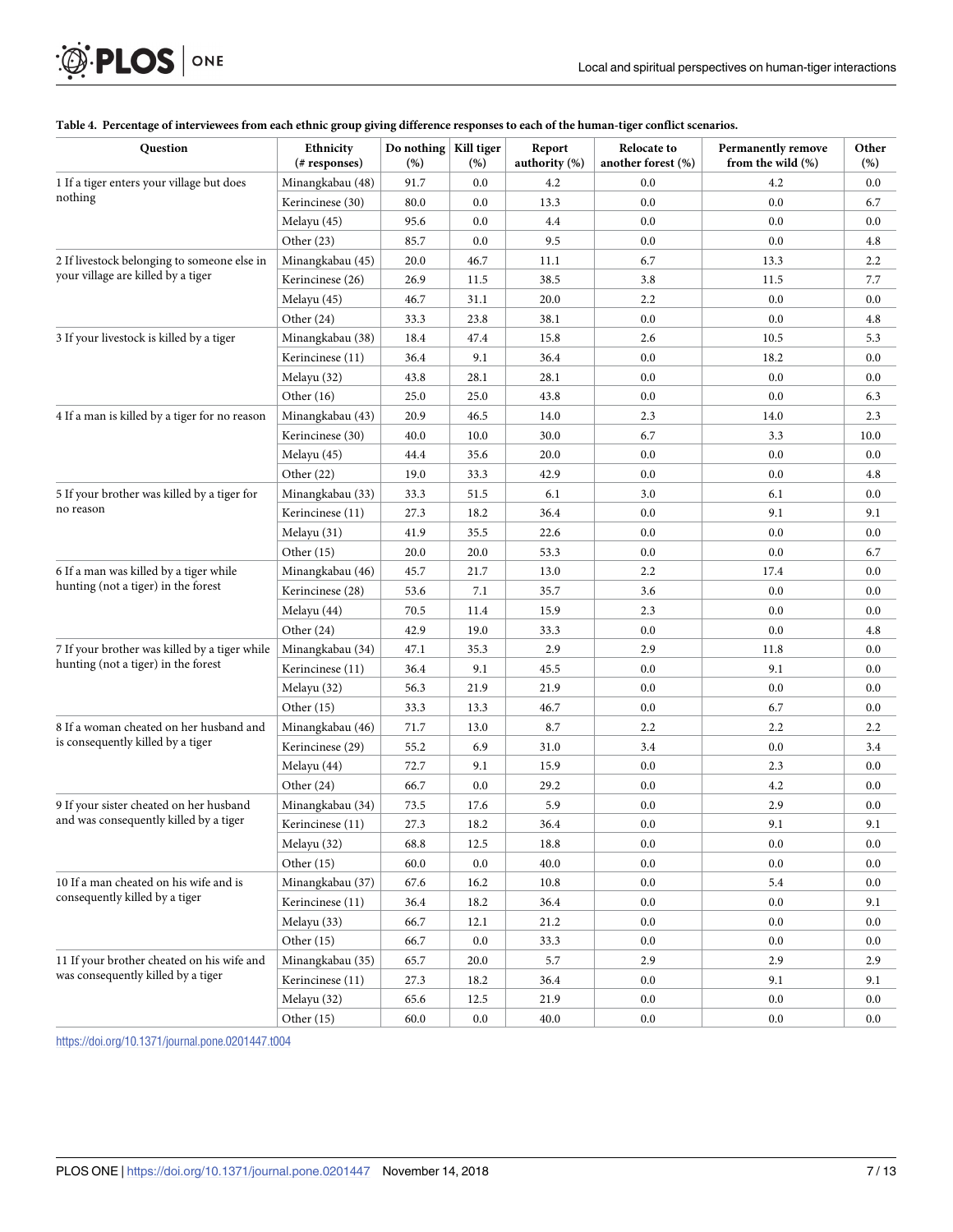



<https://doi.org/10.1371/journal.pone.0201447.g001>

ONE

**PLOS** 

the authorities. The response of 'do nothing' became more pronounced, particularly for the Minangkabau and Melayu, when a village member or family member who had committed adultery was killed by a tiger (#8–11), with the Kerincinese again being split between doing nothing and reporting to the authorities.

#### **Different tiger types**

Three main types of tiger were mentioned by respondents. Most believed in the existence of a zoological tiger (90.9%) and spirit tiger (53.9%), whilst some (31.2%) mentioned the existence of weretiger (Fig 1). In describing these different types of tiger, several distinctive and reoccurring adjectives or phrases were identified. A weretiger would typically be the reincarnation of a person who had committed bad deeds in their former life and then begged God to allow them to return to earth to avoid further torture and punishment in the afterlife. Weretiger behaviour ranged from providing protection to its ancestors or their property, killing village livestock, or killing people who had a disease locally referred to as *darah buruk* (bad blood). Weretiger activities were expressed such: *"A man passed away*, *after 45 days he transformed into a weretiger*. . . *because during his life*, *he did bad things*. *This brought God's wrath upon him*, *but it* was too painful, so the person asked God to return to the world again and God returned him as a *weretiger*. *When transformed as a tiger*, *this person eats people's poultry and scares the villagers"*; and, *"The weretiger doesn't disturb people*. *It takes care of his/her descendants*. *For example*, *it takes care of their grandchildren's farm from wild boar or other pests"*.

The term "spirit tiger" was found to encompass three core elements: embodiments of ancestors; protectors of the village; and enforcers of moral codes. For example, spirit tigers may embody the soul of a villager's ancestor, help people and guard the village: *"They* [the spirit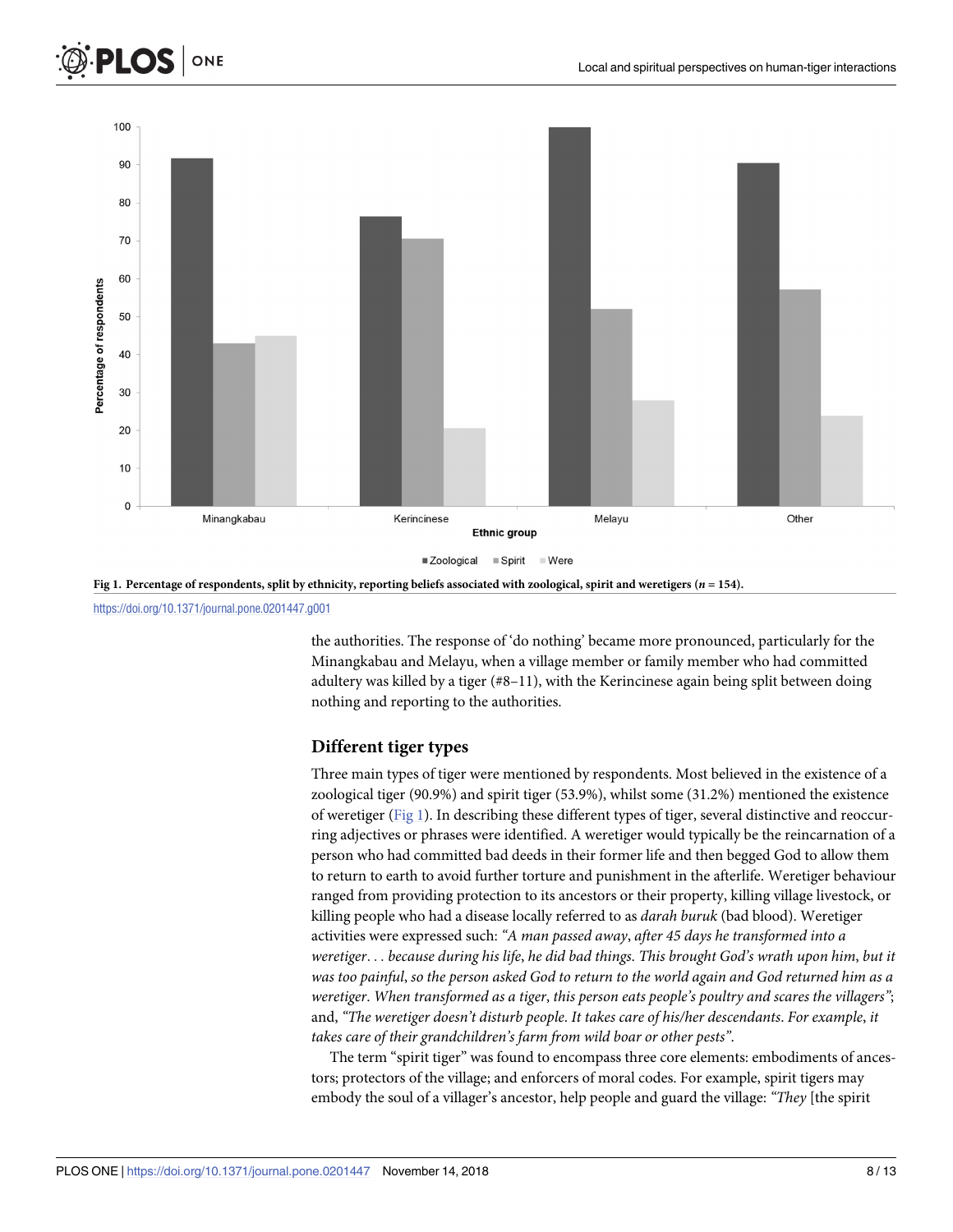<span id="page-8-0"></span>tigers] *were the villager's ancestors*. *They passed away then transformed to become tigers*. *Based on the elders'* [stories], *one day the tigers came to their grandchildren's dream and told them that they transformed to be tigers and will guard the village*. . . .*they will show the villagers the way* home when they get lost in the forest, or they will guard us when there is a fight between villages." Acting as an enforcer of moral rule, spirit tigers alert villagers to transgressions *"If there is someone having sex without being married*, *villagers believe that a spirit tiger will leave a* [pug] *mark in the village"*. The role of the spirit tiger as village protector and enforcer of moral rule can be combined *"There is a tiger that protects this village*. *If something bad comes to this village*, *like a disaster*, *crime or having sex without being married*, *it* [the spirit tiger] *will let the villagers know by roaring or show itself near forest edge*.*"*

#### **Discussion**

The tiger is an apex predator, capable of killing livestock and people. However, it also embodies a wide range of spiritual attributes that transcend its animal form [\[25\]](#page-11-0). These spiritual transformations enable it to provide a sense of justice, order and indeed an ancestral connection, which may afford it an intangible level of protection. Supported by oral traditions (*tambo*) passed down through generations these beliefs endure to some degree amongst forestedge communities in the Kerinci Seblat landscape who have co-existed with this large-bodied carnivore for centuries [\[26\]](#page-11-0). We noted that rarely was the tiger in any of its manifestations (including zoological) perceived completely negatively. For example, across all conflict scenarios, the majority response from Kerincinese and Melayu was to leave the tiger alone, rather than kill it. Such findings provide an entry point into resolving problem tiger incidents in a pro-conservation manner that increases the potential of maintaining tigers in the wild. Our findings also suggest the potential to identify 'tiger champions' from forest-edge communities who could help to promote tiger conservation and local-based initiatives [[27](#page-11-0)].

From presenting different human-tiger conflict scenarios, with varying levels of severity towards livestock and/or human life, an unprovoked tiger attack in the village elicited the most calls for the tiger to be killed. This may be due to fear that the tiger would return and attack livestock (financial incentive) or another person (social incentive). This constrained tolerance for human loss to tiger attacks emphasises the need for vigilance, such as through communitybased reporting, so that a swift response by the authorities to human-tiger encounters occur, thereby preventing further escalation [[28](#page-12-0)].

From the Kerinci Seblat landscape, we found that if a village or family member was killed by a tiger whilst out hunting in the forest, the majority of respondents across all ethnic groups typically said to 'do nothing'. This response increased further if a tiger killed someone in the village who had committed adultery or had sexual relations before marriage, suggesting that people, not the tiger, were in the wrong as they had violated a 'pact' between the community and the tiger by transgressing moral code. This perspective of the tiger as a punitive figure reflects the work of others who reported that at some settlements within the Kerinci Seblat landscape, tigers are located within a cosmological framework [[17](#page-11-0)]. The belief in spirit tigers held by our interviewees suggests a close relationship between some people in our study area and this animal, or the ancestor/s that it is thought to embody. Our findings concur with studies that found stronger cultural beliefs for lion conservation resulted in greater tolerance towards this large carnivore in Ethiopia [\[29\]](#page-12-0) and Kenya [[30](#page-12-0)]. However, where such beliefs are not strongly held, or where fear of a large carnivore prevails, motivations for retaliatory killings may increase, as found for jaguars in Brazil [\[31](#page-12-0)]. It is therefore important to understand these types of social dynamics in communities living in close proximity to such species [\[32\]](#page-12-0).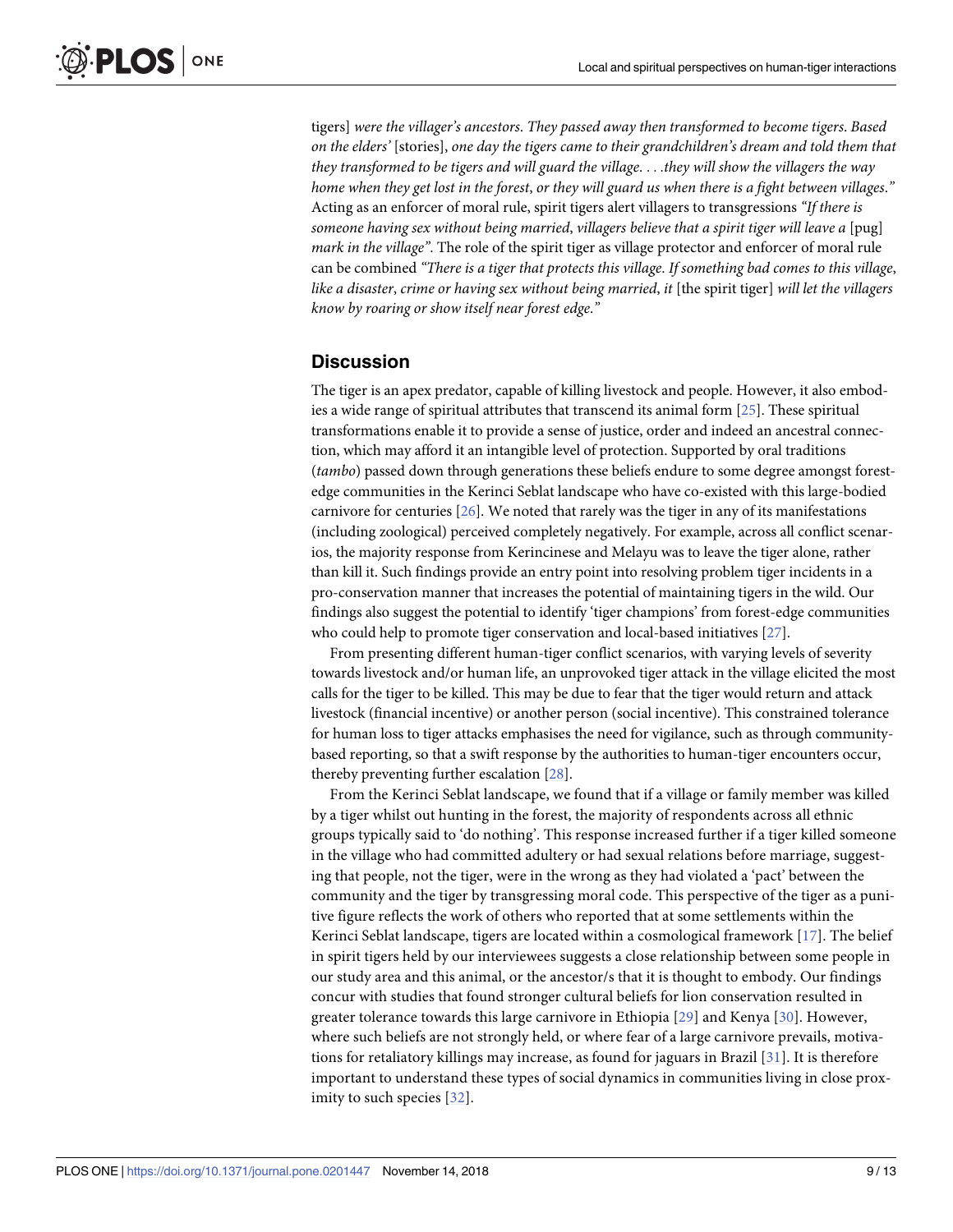<span id="page-9-0"></span>In Kerinci Seblat, the forest has long been viewed as the tiger's domain and humans were not viewed as tiger prey [[11](#page-11-0)]. Indeed, many of our interviewees said that the tiger did not seek interactions with people, although it may help them. For example, there were stories of tigers not being able to hunt for three months if they looked upon humans *"[The] tiger is a polite ani*mal, it will never want to meet us face-to-face. Tiger is also shy. If a tiger accidentally meets us, usually it will go [away]. This is because if a tiger meets us, it will have bad luck for 40 days. *Tiger will suffer because it can't catch prey*.*"* Stories with common themes emerged involving tigers leading people out of the forest indirectly, such as leaving a trail of pugmarks or broken twigs and roaring whilst hidden at the entrance to the farmland.

The types of beliefs we recorded in the Kerinci Seblat landscape were also recorded in historical accounts of the colonial Dutch in the 19th century. During this period, rewards were offered to those who killed a tiger [\[33](#page-12-0)]. However, very few carcases were presented for rewards. This phenomenon resulted in the later discovery that the tiger was considered to be an ancestral figure and a moral force for those who violated customary law; the prevailing indigenous relationship and belief system offered tigers protection. There are many examples from Indonesia and elsewhere of social norms and taboos, enforced by informal institutions, affording wildlife protection [\[34\]](#page-12-0). For example, on Tinjil Island, Indonesia, taboos deter collection of water monitor lizard (*Varanus salvator*) and the reticulated python (*Python reticulatus*) targeted elsewhere for the leather market [\[35](#page-12-0)]; and in Madagascar taboos protect lemurs in the Indiridae family as these animals are thought to embody dead ancestors [[36\]](#page-12-0).

Whilst the majority of interviewees believed in the existence of tiger shaman, contrary to expectations, we did not identify any commonly cited customary laws specific to the tiger [[37\]](#page-12-0). Further, we did not identify any locally perceived Islamic teachings specific to tigers and their protection, other than it falls under the wider *Khalfia* principle of human stewardship over all natural things created by God [[16](#page-11-0)]. Given our targeted sampling [[38](#page-12-0)] approach which deliberately sought out individuals with stronger tiger-related beliefs, our findings suggest that the strength of locally held beliefs which may offer tigers protection, may be weaker than anticipated from the anthropological literature, and highly segmented. For example, we found that customary and Islamic beliefs concerning tigers were most prevalent amongst Minangkabau, yet this did not translate to Minangkabau being more tolerant of tigers as reflected in their responses to conflict scenarios. Indeed, our scenario data suggests that Kerincinese and Melayu are more accepting of tigers. However, the results of St. John et al., (38) which reflect a broader segment of the population surrounding Kerinci Seblat National Park (systematic sample rather than targeted and snowball sampling [\[38\]](#page-12-0)), showed no relationship between ethnicity and behavioural intention to hunt three of their four study species (wild boar, sambar deer, tiger and pangolin). Other studies have also found variations in the influence of customary laws and religion in managing real or perceived problem carnivore species, such as lion and snow leopard [\[39–41](#page-12-0)].

The prevailing regulation on human-wildlife conflict mitigation (including tiger) is Ministry of Forestry Regulation No. P.48/Menhut-II/2008, which was developed in a top-down manner. This regulation could be locally adapted for handling tiger incidents in the Kerinci Seblat landscape by holding stakeholder group discussions to identify locally-perceived solutions which, our findings suggest, may include maintaining tigers within the landscape rather than removing them. Furthermore, a recent study from this landscape found that pre-emptive intervention based on socio-ecological predictions could have prevented up to 51% of attacks on livestock and people and saved 15 tigers [\[42\]](#page-12-0). For a Critically Endangered subspecies, keeping as many tigers as possible in the Kerinci Seblat breeding population is a conservation priority [[19](#page-11-0)].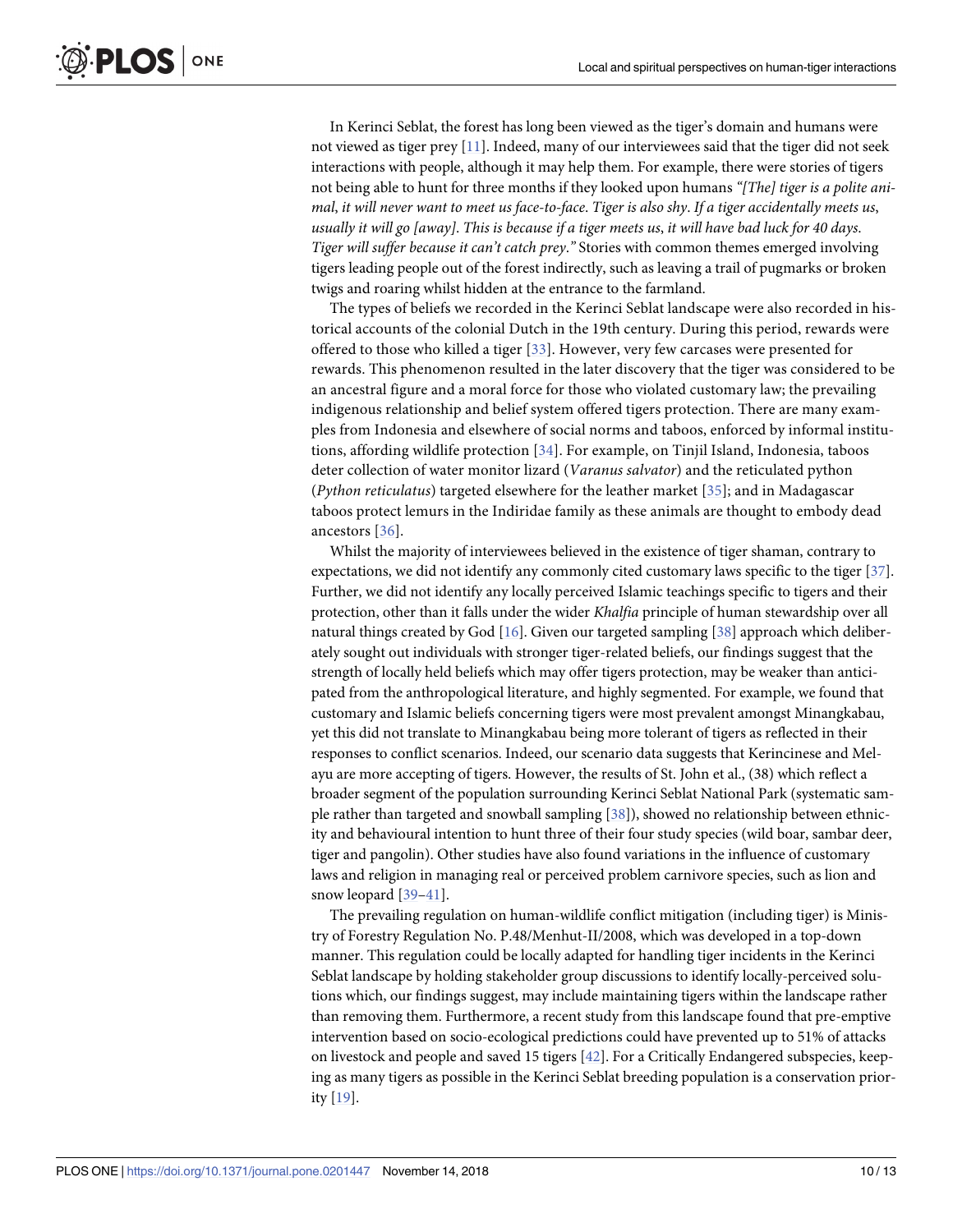### <span id="page-10-0"></span>**Conclusion**

Local perceptions and belief systems relating to large carnivores are an important consideration for conservation practitioners and policy makers, especially where existing values may be providing some form of conservation benefit. Our study provides insights into beliefs held by a targeted section of the Kerinci Seblat community in the present day. While beliefs associated with spiritual tigers and tiger shamans remain, it is likely that such values are less prevalent than they were a century ago. Our study lends support to the importance of understanding the cultural landscape when designing conflict mitigation strategies [\[43\]](#page-12-0) and offers support to the case for community-based conservation.

#### **Supporting information**

**S1 [File.](http://www.plosone.org/article/fetchSingleRepresentation.action?uri=info:doi/10.1371/journal.pone.0201447.s001) Interview transcript in English.** (DOCX)

**S2 [File.](http://www.plosone.org/article/fetchSingleRepresentation.action?uri=info:doi/10.1371/journal.pone.0201447.s002) Interview transcript in Indonesia.** (DOCX)

# **Acknowledgments**

We express our appreciation to local project partner Fauna & Flora International (FFI). This research was funded by a Leverhulme Trust research project grant. We thank Jet Bakels for sharing her publications and thoughts on this topic and three anonymous reviewers for improving the quality of this manuscript.

# **Author Contributions**

- **Conceptualization:** Jeanne E. McKay, Freya A. V. St. John, Nigel Leader-Williams, Fachruddin Mangunjaya, Matthew J. Struebig, Matthew Linkie.
- **Data curation:** Jeanne E. McKay, Betty Milliyanawati, Ika Agustin, Yulian Anggriawan, Karlina, Erlinda Kartika.
- **Formal analysis:** Abishek Harihar, Matthew Linkie.

**Methodology:** Jeanne E. McKay, Freya A. V. St. John, Matthew J. Struebig, Matthew Linkie.

**Supervision:** Jeanne E. McKay.

**Writing – original draft:** Jeanne E. McKay.

**Writing – review & editing:** Jeanne E. McKay, Freya A. V. St. John, Abishek Harihar, Deborah Martyr, Nigel Leader-Williams, Matthew J. Struebig, Matthew Linkie.

#### **References**

- **[1](#page-1-0).** Inskip C, Zimmermann A. Human-Felid Conflict: A Review of Patterns and Priorities Worldwide. Oryx. 2009; 43: 18–34.
- **[2](#page-1-0).** Woodroffe R, Rabinowitz A. The future of coexistence: resolving human-wildlife conflicts in a changing world. In: Woodroffe R, Thirgood S, Rabinowitz A, editors. People and Wildlife: Conflict or Coexistence? Cambridge University Press, UK; 2005. pp. 388–405.
- **[3](#page-1-0).** Lagendijk DDG. Human-carnivore coexistence on communal land bordering the Greater Kruger Area, South Africa. Environmental Management 2008; 42:971–976. [https://doi.org/10.1007/s00267-008-](https://doi.org/10.1007/s00267-008-9204-5) [9204-5](https://doi.org/10.1007/s00267-008-9204-5) PMID: [18810524](http://www.ncbi.nlm.nih.gov/pubmed/18810524)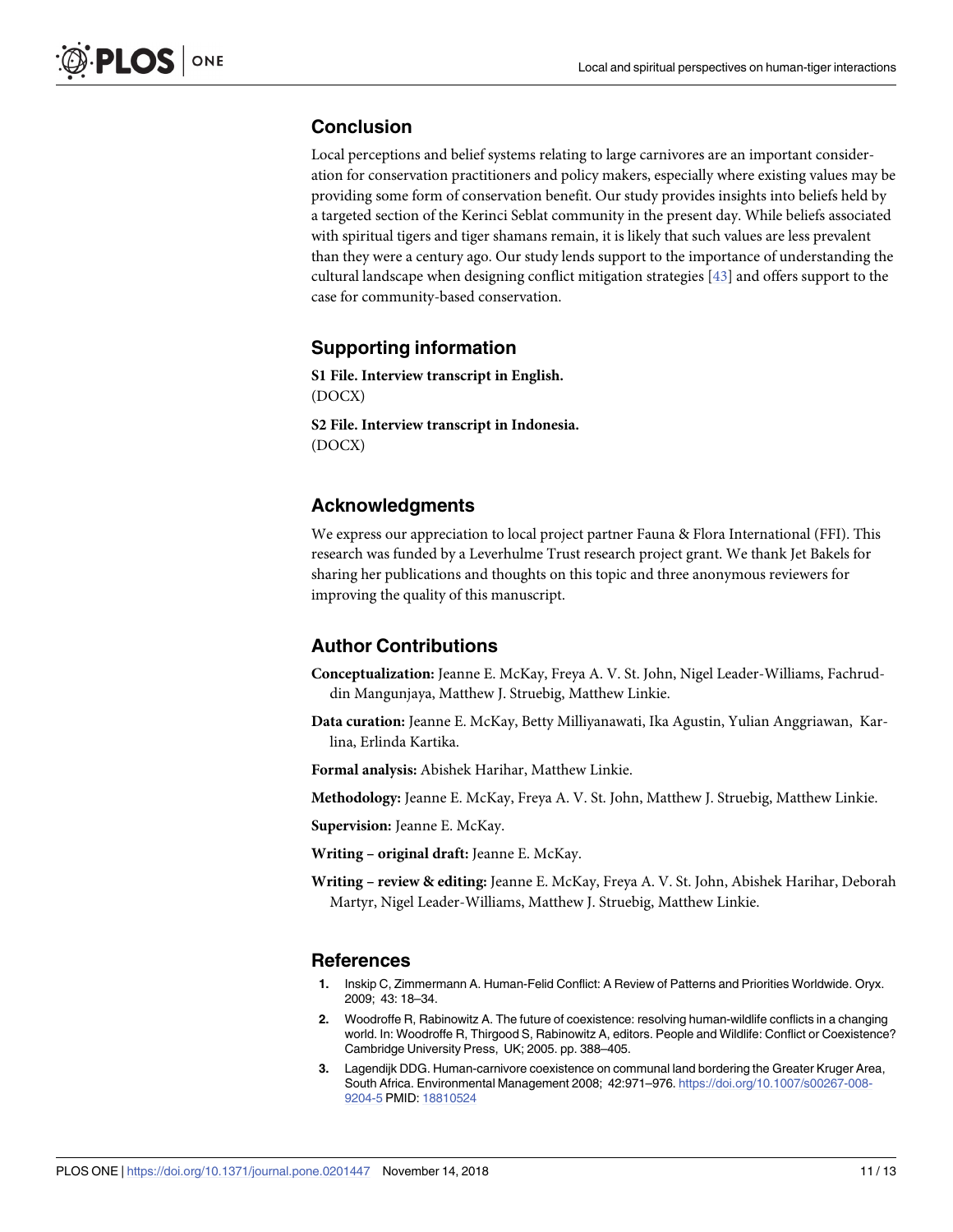- <span id="page-11-0"></span>**[4](#page-1-0).** Karanth KK, Nichols JD, Karanth U, Hines JE, Christensen NL. The shrinking ark: patterns of large mammal extinctions in India. Proceedings of the Royal Society: Biological Sciences. 2010; 277:1971– 1979.
- **[5](#page-1-0).** Shelley V, Treves A, Naughton L. Attitudes to wolves and wolf policy among Ojibwe tribal members and non-tribal residents of Wisconsin's wolf range. Human Dimensions of Wildlife. 2011; 16:397–413.
- **[6](#page-1-0).** Boomgaard P. Tigers and people in the Malay world: four centuries of confrontation and coexistence in comparative Asian perspective. In: Tilson R, Nyhus PJ, editors. Tigers of the world: the science, politics and conservation of Panthera tigris. Elsevier, Oxford, UK. 2010; pp. 349–356.
- **[7](#page-1-0).** Bennett EL. Another inconvenient truth: the failure of enforcement systems to save charismatic species. Oryx. 2011; 45:476–479.
- **[8](#page-1-0).** Miquelle D, Nikolaev I, Goodrich J, Litvinov B, Smirnov E, Suvorov E. Searching for the coexistence recipe: a case study of conflicts between people and tigers in the Russian Far East. In: Woodroffe R, Thirgood S, Rabinowitz A, editors. People and Wildlife: Conflict or Coexistence? Cambridge University Press, UK; 2005. pp. 305–322.
- **[9](#page-1-0).** Linkie M, Christie S. The value of wild tiger conservation. Oryx. 2007; 41:415–416.
- **[10](#page-1-0).** Redpath SM, Young J, Evely A, Adams WM, Sutherland WJ, Whitehouse A et al. Understanding and managing conservation conflicts. Trends in Ecology & Evolution, 2013; 28:100–109.
- **[11](#page-1-0).** Bakels J. Farming the Forest Edge: perceptions of wildlife among the Kerinci of Sumatra. In: Knight J, editor. Wildlife in Asia. Cultural perspectives. London and New York, Routledge Curzon; 2004. pp. 147–165.
- **[12](#page-1-0).** Wibisono HT, Linkie M, Guillera-Arroita G, Smith JA, Sunarto, Pusparini W et al. Population status of a cryptic top predator: an island-wide assessment of tigers in Sumatran rainforests. PLoS One. 2011; 6: e25931. <https://doi.org/10.1371/journal.pone.0025931> PMID: [22087218](http://www.ncbi.nlm.nih.gov/pubmed/22087218)
- **[13](#page-1-0).** Tilson R, Nyhus PJ. The Biology and Politics of Sumatran Tigers: Crash of the Conservation Garuda. In Tilson R, Nyhus PJ, editors. Tigers of the world: the science, politics and conservation of Panthera tigris. Elsevier, Oxford, UK. 2010; pp. 377–394.
- **[14](#page-1-0).** Linkie M, Martyr D, Harihar A, Mardiah S, Hodgetts T, Risdianto D et al. Asia's economic growth and its impact on Indonesia's tigers. Biological Conservation, 2018; 219:105–109.
- **[15](#page-1-0).** Mangunjaya F, McKay JE. Revising and Islamic Approach for Environmental Conservation in Indonesia. Worldviews. 2012; 16:286–305.
- **[16](#page-1-0).** McKay JE, Mangunjaya F, Dinata Y, Harrop SR, Khalid F. Practice what you preach: a faith-based approach to conservation in Indonesia. Oryx. 2013; 48:23–29.
- **[17](#page-1-0).** Bakels J. The pact with the tiger: perceptions of man-eating animals in Kerinci, Sumatra. Research School of Asian, African and Amerindian studies, Leiden University; 2000.
- **[18](#page-2-0).** Dinerstein E, Loucks C, Wikramanayake E, Ginsberg J, Sanderson E, Seidensticker J, et al. The Fate of Wild Tigers. BioScience. 2007; 57:508–514.
- **[19](#page-2-0).** Linkie M, Chapron G, Martyr DJ, Holden J, Leader-Williams N. Assessing the viability of tiger subpopulations in a fragmented landscape. Journal of Applied Ecology. 2006; 43:576–586.
- **[20](#page-2-0).** Linkie M, Martyr DJ, Harihar A, Risdianto D, Nugraha RT, Leader-Williams N et al. Safeguarding Sumatran tigers: evaluating effectiveness of law enforcement patrols and local informant networks. Journal of Applied Ecology. 2015; 52: 851–860.
- **[21](#page-2-0).** Risdianto D, Martyr DJ, Nugraha RT, Harihar A, Wibisono HT, Haidir IA et al. Examining the shifting patterns of poaching from a long-term law enforcement intervention in Sumatra. Biological Conservation. 2016; 204:306–312.
- **[22](#page-2-0).** Bakels J. Friend or foe: The perception of the tiger as a wild animal. In: Nas P, Persoon G, Jaffe R, editors. From Framing Indonesian Realities: Essays in symbolic anthropology in honour of Reimar Schefold. ANU Research Publications, The Netherlands. 2003; pp. 71–78.
- **[23](#page-2-0).** SarDesai DR. Southeast Asia: past and present. Westview press, USA; 1997.
- **[24](#page-2-0).** St. John FAV, Linkie M, Martyr DJ, Milliyanawati B, McKay JE, Mangunjaya FM et al. Intention to kill: Tolerance and illegal persecution of Sumatran tigers and sympatric species. Conservation Letters. e12451.
- **[25](#page-8-0).** McNeely JA, Wachtel PS. Soul of the tiger: searching for natures answers in Southeast Asia. Oxford University Press, Singapore; 1991.
- **[26](#page-8-0).** Watson CW. Tambo Kerinci. In: Bonatz D, Miksic J, Neidel JD, Tjoa-Bonatz ML, editors. From distant tales: archaeology and ethnohistory in the highlands of Sumatra. Cambridge Scholars Publishing, UK. 2009; pp. 253–271.
- **[27](#page-8-0).** Smith RJ, Verissimo D, Leader-Williams N, Cowling RM, Knight AT. Let the locals lead. Nature, 2009; 462:280–281. <https://doi.org/10.1038/462280a> PMID: [19924192](http://www.ncbi.nlm.nih.gov/pubmed/19924192)